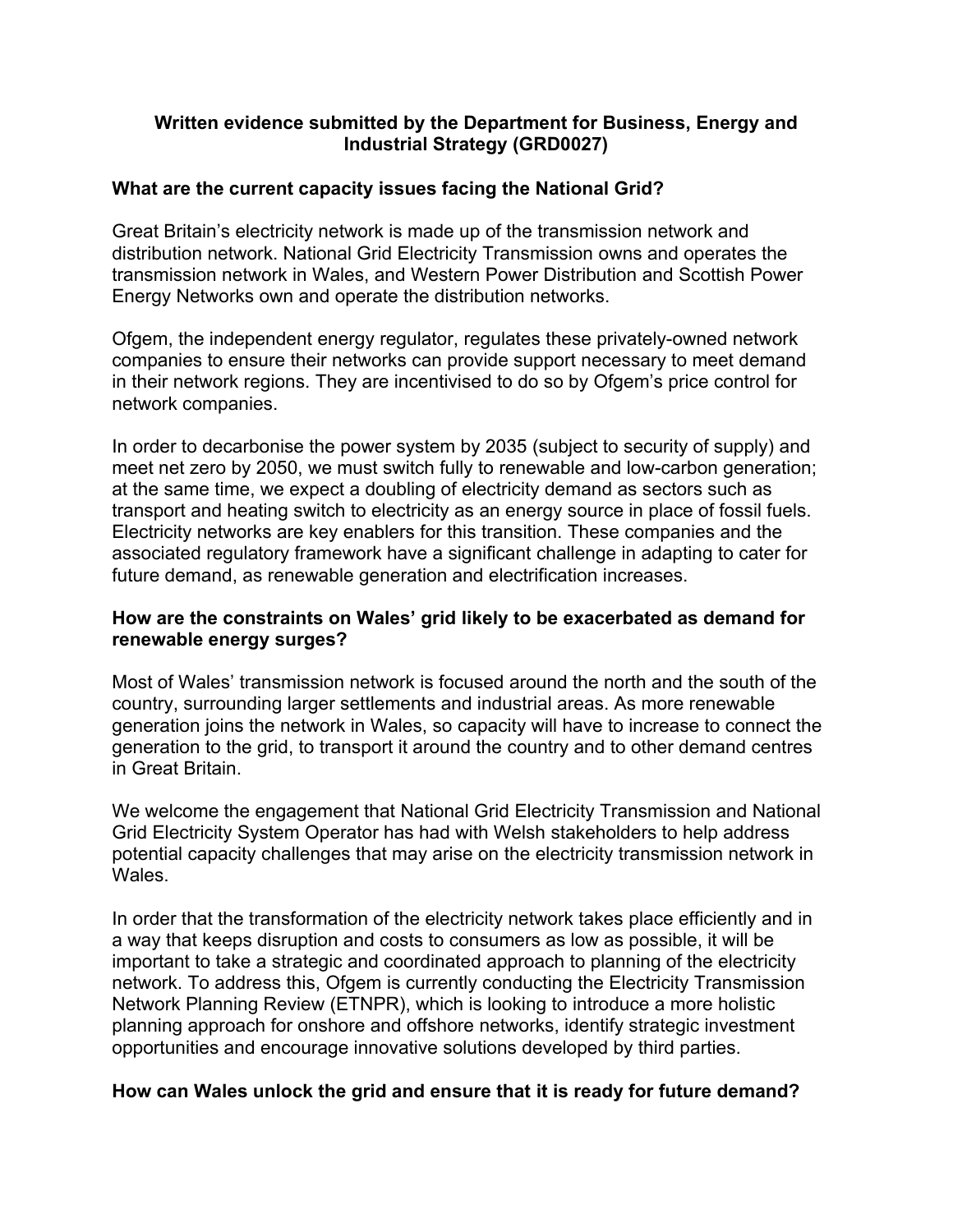Electricity network companies are responsible for the delivery and maintenance of their electricity network and are regulated by Ofgem to do so in a cost-efficient way in the interest of consumers. Ofgem does this through the RIIO price control.<sup>1</sup>

RIIO is designed to enable and encourage networks to build strategically ahead of need to cater to anticipated demand on the network.

To deliver the extra capacity required for net zero, electricity network infrastructure must be deliverable to reasonable timescales. The planning and consenting regime needs to facilitate this. For the transmission network, we are refocusing the process on the need for critical network infrastructure to meet net zero whilst balancing the needs of the environment and communities. We are also considering whether current processes at distribution level are sufficiently timely and cost-effective to enable efficient rollout of electricity infrastructure, and consequently whether any amendments are needed.

It is important that network companies work closely with all levels of Government in Wales to help ensure that the networks support future energy needs and that networks are factored into local energy planning. All network companies produce future energy scenarios for their areas based on extensive stakeholder engagement. An example of this is Western Power Distribution's Net Zero South Wales project.<sup>2</sup> This analysis produced a set of joint electricity and gas Net Zero 2050 scenarios covering Western Power Distribution and Wales & West Utilities' regions in South Wales, and explored a range of possible futures for the electricity and gas distribution networks. These scenarios then inform network company investment plans and requests for funding from Ofgem through the RIIO process.<sup>3</sup>

The Distribution Network Operators (DNOs) operating in Wales also offer flexible connections to their networks. This allows more renewable generation to connect faster and at lower cost in return for connection customers accepting that under certain network conditions they may be constrained from the network.

In addition to actions by the network companies themselves, Government and Ofgem have consulted on the creation of the **Future System Operator** which will provide the necessary strategic planning across our electricity and gas networks, ensuring optimal investment in the system infrastructure.<sup>4</sup>

### **What can be done to incentivise investment in grid flexibility, in particular**

 $1$  RIIO stands for Revenue = Incentives + Innovation + Outputs

<sup>2</sup> https://www.westernpower.co.uk/net-zero-south-wales-project

<sup>&</sup>lt;sup>3</sup> The analysis produced a set of joint electricity and gas Net Zero 2050 scenarios covering WPD and Wales & West Utilities' shared distribution network region in South Wales, and explores a range of

<sup>4</sup> Depending on the date of submission, we may have published our consultation response.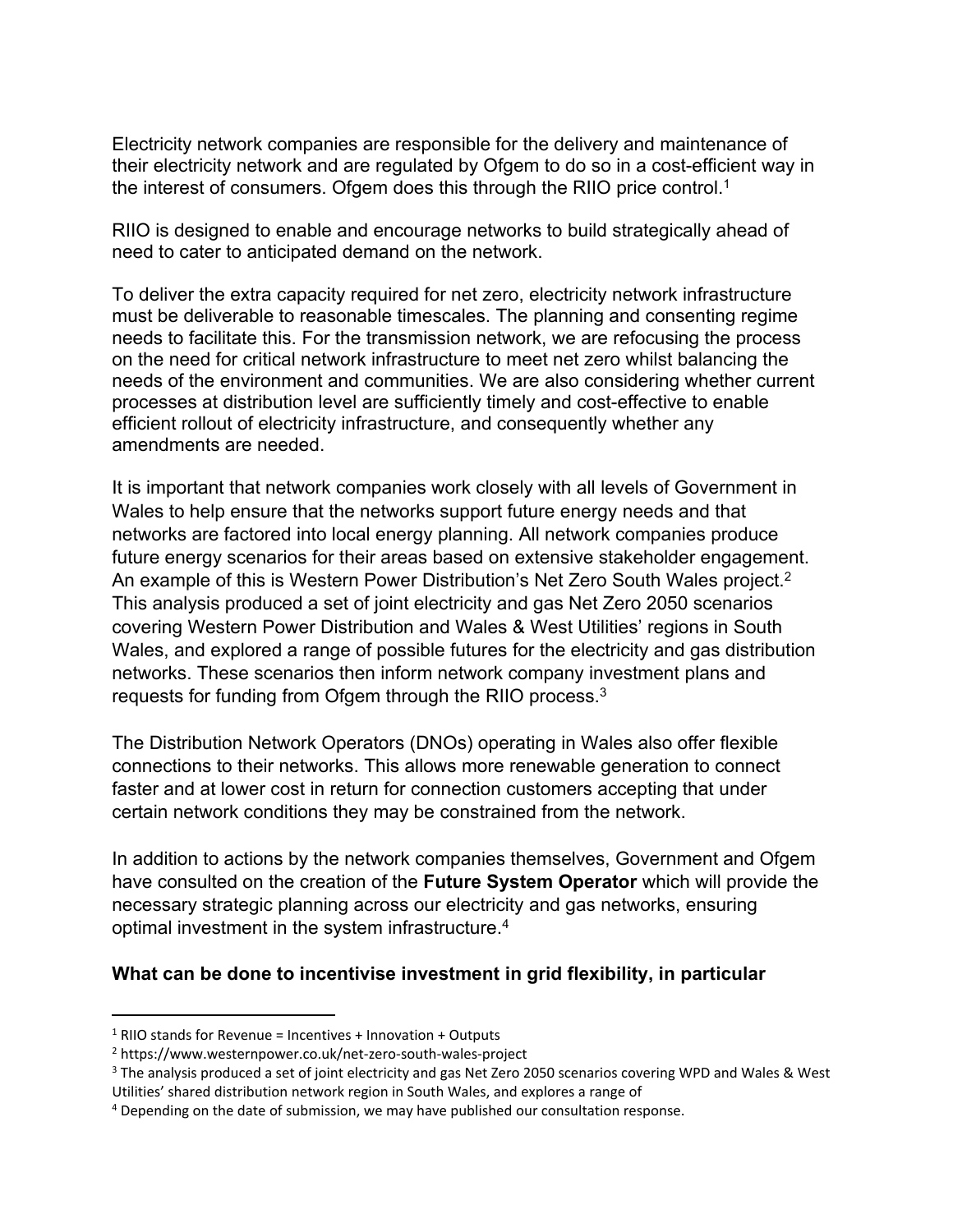# **vehicle to grid technology and 'smart' charging?**

In July 2021, Government and Ofgem jointly published the Smart Systems and Flexibility Plan. The Plan outlines a range of actions to reform flexibility markets, remove barriers and increase participation of flexibility providers. This will ensure flexibility technologies are properly valued for the services they provide to the system - including as a cost-effective alternative to conventional network reinforcement.

Government and Ofgem will work with the System Operator and Distribution Network Operators (DNOs) to deliver open, transparent, accessible and efficient markets, and increase co-ordination across transmission and distribution networks. This will facilitate routes to market and revenue streams for low carbon flexibility providers. In particular, we expect DNOs to support the growth of local markets and encourage the use of local flexibility as alternatives to network reinforcement.

Alongside this, Government will continue to support innovation and engage with industry to help facilitate more opportunities for low carbon flexibility to provide additional network capacity and participate in network management services. For example, electricity storage can act as a source of demand to alleviate constraints, deferring or avoiding the need for costly network build. In addition, smart technologies providing Demand Side Response (DSR) can shift consumer load away from peak periods of network constraints, resulting in less expensive and carbon intensive generation and network capacity to meet periods of high demand.

### *Smart Charging*

The UK Government has made into law the Electric Vehicle (Smart Charge Point) Regulations 2021. These regulations will require all charge points sold in Great Britain for charging cars and vans privately (either in a domestic or workplace setting) to have smart capability, as well as other device level requirements, such as ability to respond to external demand side response signals and meet cybersecurity standards. We aim to consult in 2022 on further measures necessary to unlock the potential of smart charging – and flexibility from other consumer devices, such as heat pumps – in a way that protects both consumers and the energy system. By raising the capabilities of the devices they sell, these regulations will incentivise the domestic charge point industry to invest in their consumer offers for smart charging and in their offers for grid flexibility services for network operators.

Some distribution networks, like UK Power Networks, are also undertaking innovation projects to understand how energy suppliers and other market operators can effectively offer flexibility services to the grid.

### *Vehicle to grid technology*

Vehicle-to-Grid, also known as Vehicle-to-X (V2X, where X could represent the home,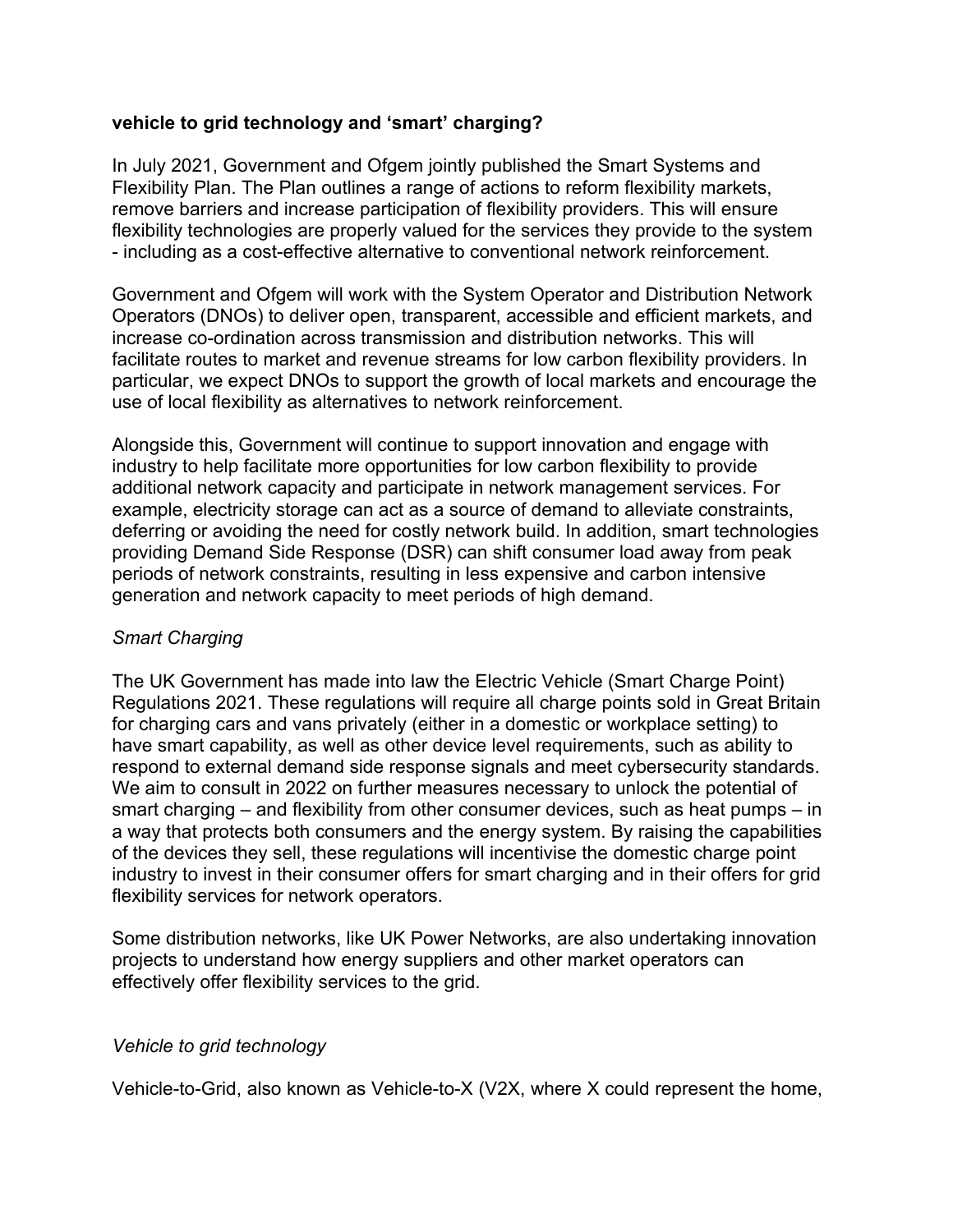a building or the grid), is an emerging technology enabling the export of energy from an Electric Vehicle battery. The UK is a leader in such bi-directional Electric Vehicle charging with trials involving hundreds of vehicles, but the technology is not yet at mass deployment.

Studies suggest that in future V2X could offer substantial amounts of flexibility to the Great Britain electricity system. One estimate of Vehicle-to-Grid (V2G) from the National Grid Future Energy Scenarios (2021) suggests that by 2050, V2G could offer between 8-39 GW of flexible load (representing  $7 - 17$  % of total flexibility in the modelling scenarios).

To incentivise businesses to investigate this technology, the UK has funded innovation projects that have positioned us as a world-leader in this field: a £30m funding programme launched in 2017 by BEIS and the Office for Zero Emission Vehicles (OZEV) has supported a diverse range of V2G innovation projects, including the largest demonstration of V2G in homes. The two Welsh DNOs were not directly involved in this programme; however Western Power Distribution has gained experience in a separate "Electric Nation" V2G project which includes consumers in South Wales, funded through the Network Innovation Allowance as part of the RIIO price control.

In July 2021, BEIS published a Call for Evidence on the "Role of Vehicle-to-X energy technologies in a Net Zero energy system", seeking views on the potential role of V2X, and the barriers preventing this. The Call for Evidence closed in October and feedback from it will help inform Government's next steps to facilitate this source of flexibility. BEIS intend to publish a response this year.

Following the V2G innovation programme and the V2X Call for Evidence, a new £11.4m V2X innovation programme has been launched for applications on 24 March. This will involve development and demonstration of technologies and business models to address key challenges to the wider rollout of V2X, including the current high cost as compared to one-directional charging, the limited range of compatible vehicles, and the lack of viable business models for a wide range of consumers. The first phase will begin in September 2022, and the programme will run until 2025.

#### **What should be done to ensure that the grid, particularly in rural areas, can cope with the extra demand that will be generated from the transition to electric vehicles?**

We recognise that the nature of electricity distribution networks in rural areas can make connections more challenging, for example distance from substations and available network capacity can mean higher connection costs and longer connection timescales.

Whilst the final determinations have not yet been published, the RIIO-ED2 price control (2023 – 2028) is expected to incentivise Distribution Network Operators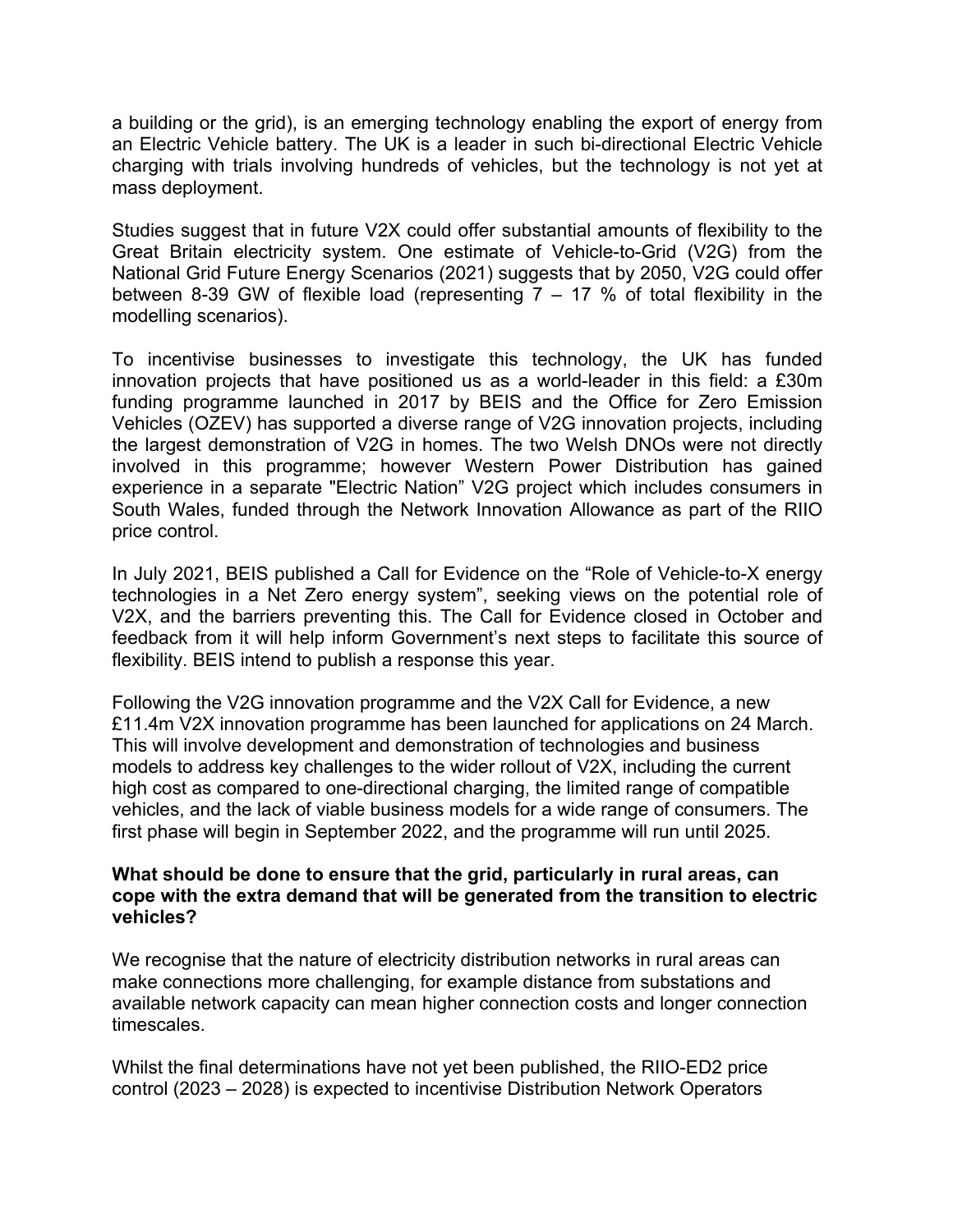(DNOs) to model future demand and invest in their networks ahead of need to meet this demand. This includes forecasting the uptake of EVs by households and businesses. DNOs are expected to have greater flexibility to invest in rural areas through dynamic Uncertainty Mechanisms, which will allow them to respond to less predictable growth.

DNOs will also be planning strategic reinforcements for areas off the gas grid, in anticipation of the uptake of heat pumps to replace oil boilers. As these areas are rurally located, synergies are likely to arise in network preparedness for heat pumps and EVs. In addition, Ofgem incentivises the DNOs to continually improve their connection processes, which will benefit rural customers.

As part of its Access and Forward-Looking Charges Review, Ofgem has published a minded-to position proposing to significantly reduce some of the costs for customers making new connections to the distribution network.<sup>5</sup> This would mean a larger proportion of the cost of new or upgraded connections being socialised across all billpayers in a DNO's region. This may be particularly helpful for rural businesses with EV fleets looking to ramp up on-site charging capacity, who would otherwise have to pay for costly reinforcements associated with their connection.

## **What level of anticipatory investment in grid capacity is required by the UK Government in order to ensure that Wales can deliver its decarbonisation roadmap?**

Network regulation, including agreeing anticipatory investment in the network is the responsibility of Ofgem, as the independent economic energy regulator. Ofgem uses the RIIO price control framework to incentivise electricity network companies to invest in their networks so that there is sufficient network capacity to allow for generation and demand on that network. Anticipatory investment will play a key role in ensuring network readiness for Net Zero, as all potential paths to Net Zero are factored into such investment, allowing for future flexibility to achieve our 2050 goal.

When business planning, network companies set out investment forecasts that are based on their predicted network needs. Ofgem will evaluate and agree baseline spend, as well as providing conditional funding in the form of Uncertainty Mechanisms (UMs) which can be relied on throughout the price control period. UMs allow for strategic interventions when the case for investment becomes stronger. For example, Ofgem have provided a 'Net Zero Re-opener' UM in the RIIO Electricity Transmission 2 (T2) price control which runs between 2021 and 2026. The net zero-reopener enables Ofgem to reset allowances and other elements of RIIO in order to align the price control with net zero targets, for example changes in Government policy, the role of network companies, or where technological or market developments occur, and it may be necessary to make adjustments. A similar mechanism is being proposed by Ofgem for the upcoming Electricity Distribution (ED2) price control to run between 2023 and 2028.

<sup>&</sup>lt;sup>5</sup> Final decision may be published before this brief has been submitted.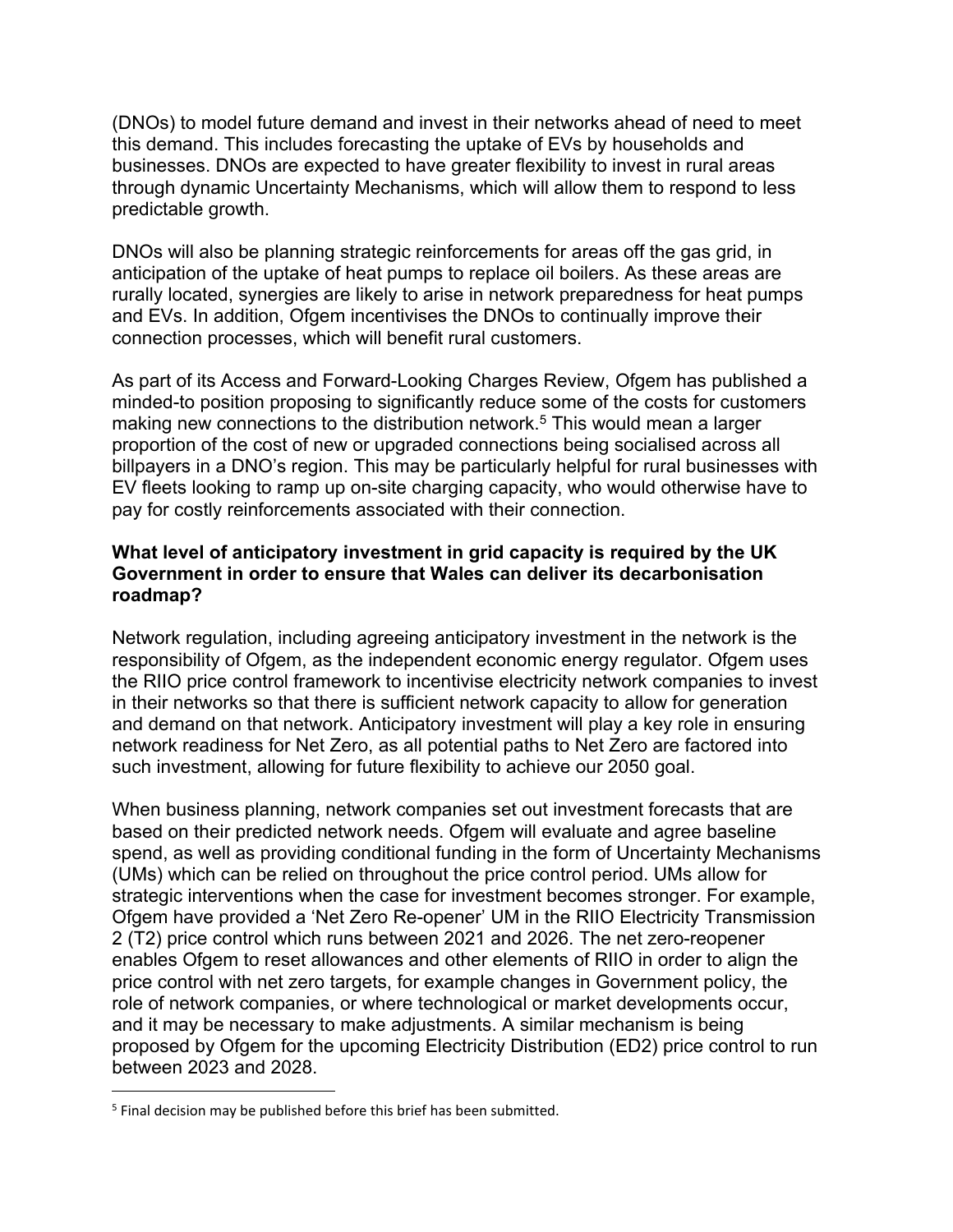We are supportive of Ofgem in their work to ensure electricity networks across Great Britain, including in Wales, are ready to meet net zero. Ofgem and the UK Government meet regularly to discuss how the price control fits into the wider net zero policy space. For example, Secretary of State Kwarteng (when in his former role of Minster of State for Business, Energy and Clean Growth) wrote to Jonathan Brearley, CEO of Ofgem, in October 2020 outlining Government's overall priorities for the future of the electricity system. This includes a statement of support for appropriate anticipatory investment within the price control processes.

The Government's forthcoming Energy Security Strategy will highlight the drive for energy independence that complements our net zero ambitions and how that will directly impact our grid and networks, specifically an increase in the speed of delivery for renewable and nuclear generation.

The Government also intends to consult on a Strategy and Policy Statement for Ofgem in the coming months. This document will set out the Government's strategic priorities for energy policy; the outcomes the Government seeks to achieve; and give clarity on the roles of Government, Ofgem and other parties which are collectively responsible for delivering these goals. Ofgem will retain its independence, but the Strategy and Policy Statement is intended to create a framework for Ofgem's decision making that allows the regulator to protect consumers and achieve net zero. This is necessary given the transformation that will be required to meet the demands of a decarbonised power sector, to increase capacity as electrification increases demand, and to direct investment appropriately to meet these needs.

### **How can the UK Government, the Welsh Government and Ofgem work together to improve grid capacity?**

Government recognises and will support the significant renewable energy generation opportunities available in Wales. Whilst recognising that Ofgem is responsible for network regulation, we would encourage the Welsh Government to work with the UK Government and Ofgem to help improve grid capacity in Wales and across Great Britain to pave the way for net zero. An example of where this is already happening is the Net Zero Advisory Group where Ofgem, the UK Government, Devolved Administrations, and a few other key stakeholders work together to ensure greater coordination in consideration of decarbonisation pathways, including on electric vehicles, electrification of heat, coordination of offshore transmission, innovation and financing of anticipatory investment in networks to enable these changes.

Another example of cooperation is the Government and Ofgem's Offshore Transmission Network Review. This review is examining how offshore wind and electricity interconnectors can be connected to the transmission grid in a more coordinated way to enable the increase in offshore wind deployment while reducing costs for consumers and minimising impacts on local communities and the